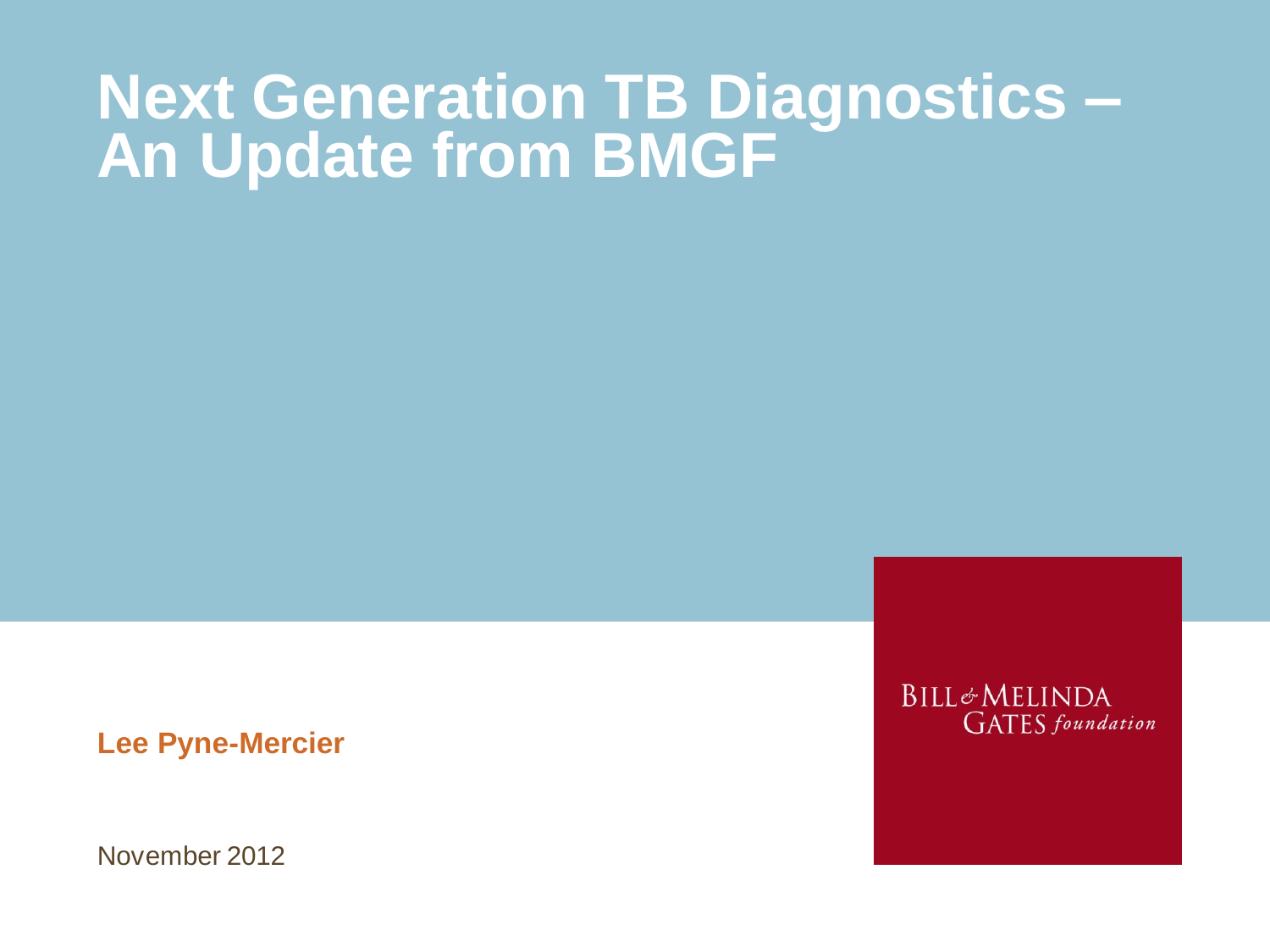- **Foundation Strategic Context**
- **Next Generation TB Diagnostics Program**
- **TB Diagnostics Forum**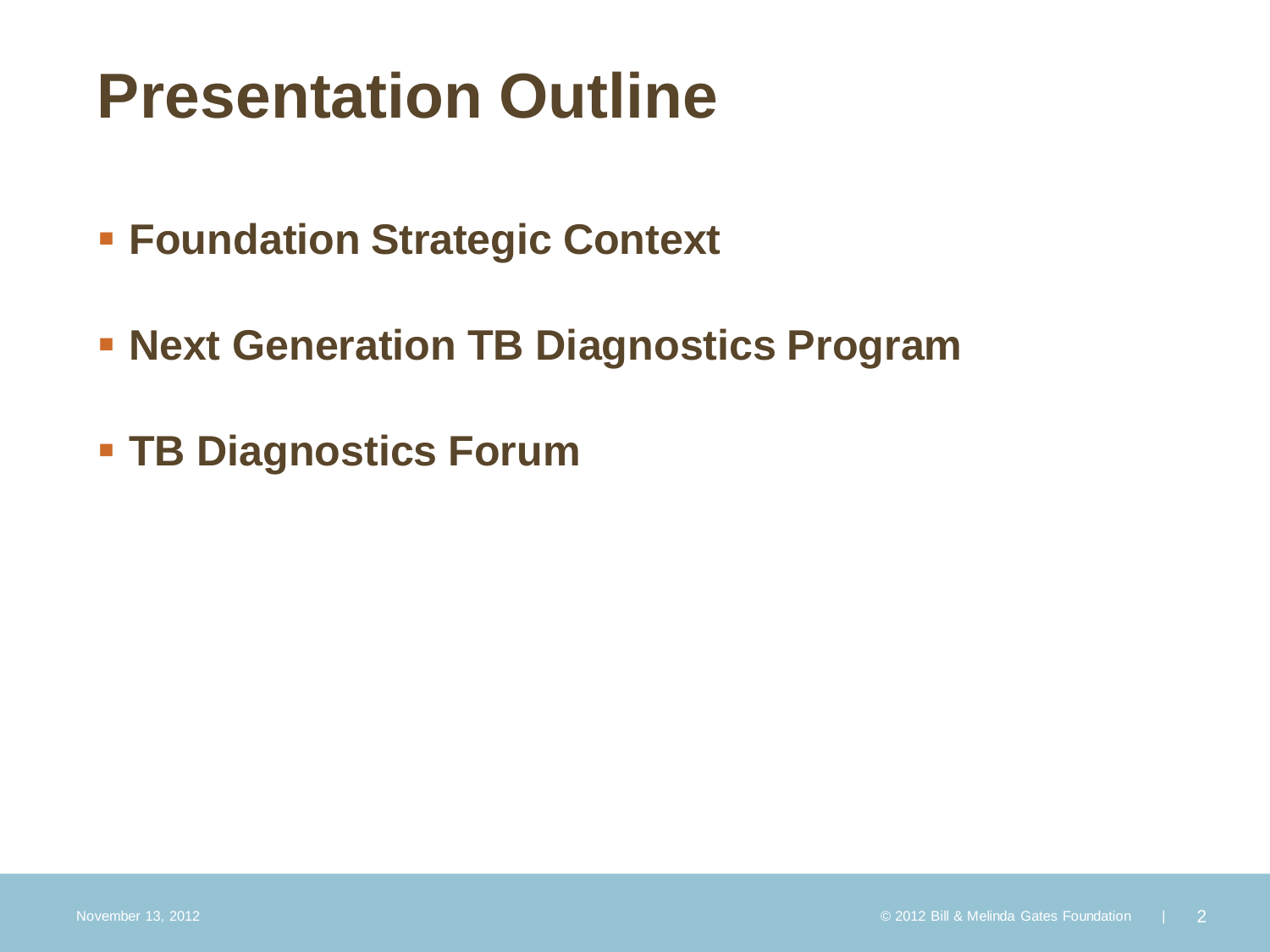#### **Foundation Strategic Context**

- **Next Generation TB Diagnostics Program**
- **TB Diagnostics Forum**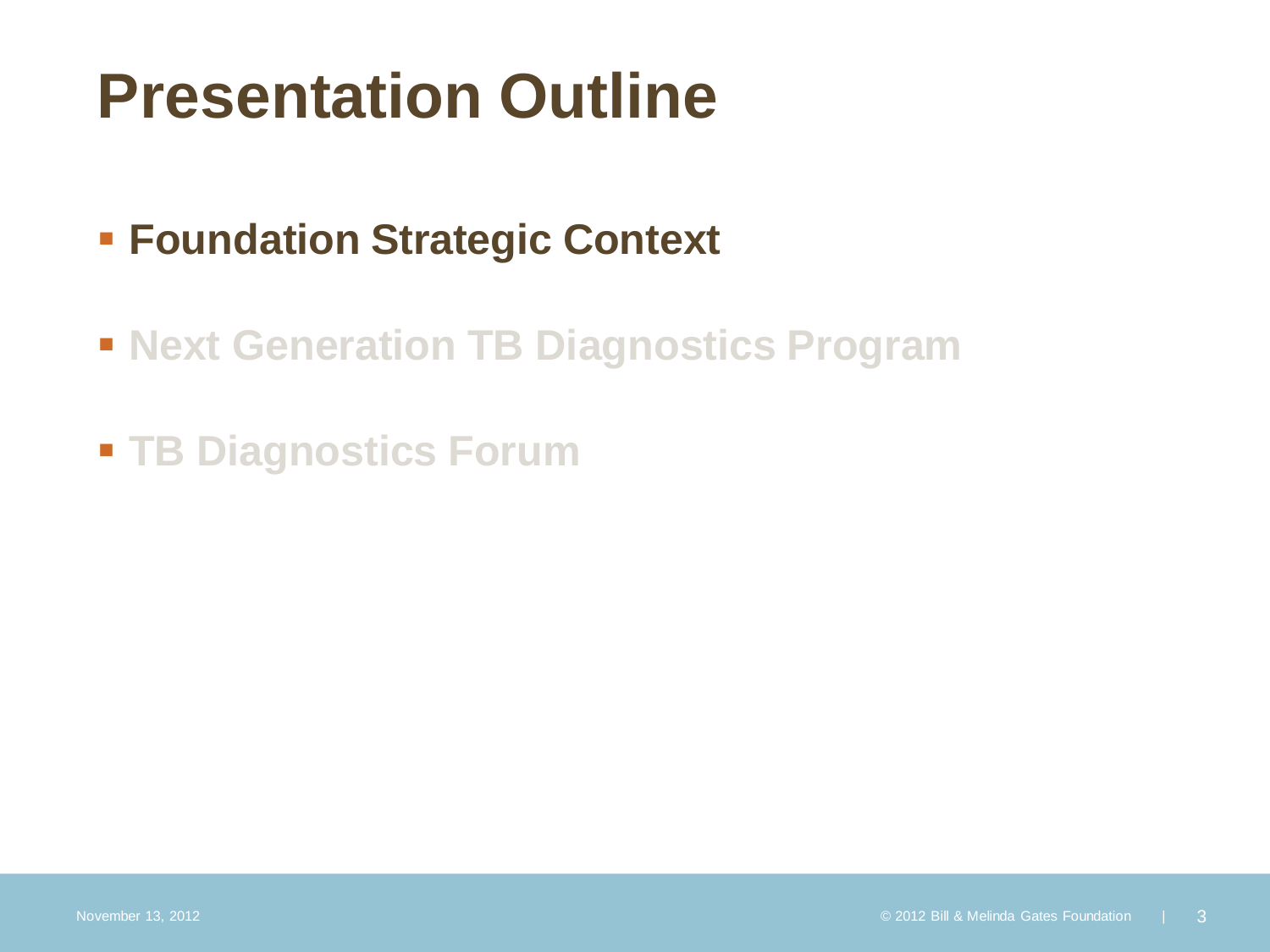### **TB Strategy 2011-2016: Goal and vision**

**Impact goal Impact goal Accelerate the reduction of global TB incidence**

| <b>Vaccines</b>                                                   | 1 vaccine candidate in phase 3                                                                                            |
|-------------------------------------------------------------------|---------------------------------------------------------------------------------------------------------------------------|
| <b>Drugs</b>                                                      | 1 TB drug regimen in phase 3                                                                                              |
| <b>Diagnostics</b>                                                | • 1 new TB biomarker identified<br>• 2 new molecular diagnostics endorsed by WHO STAG                                     |
| <b>Country-level</b><br><b>Innovation in TB</b><br><b>Control</b> | • Increase national TB budgets<br>• Accelerated uptake of innovative TB control<br>• New products with frugal engineering |
| <b>Global Access and</b><br><b>Market Dynamics</b>                | • Reduced costs of FDC and second-line drugs<br>• Accelerated uptake of innovation in target countries and globally       |
| <b>Advocacy</b>                                                   | Funding secured for one TB vaccine and one TB drug phase 3 clinical trial                                                 |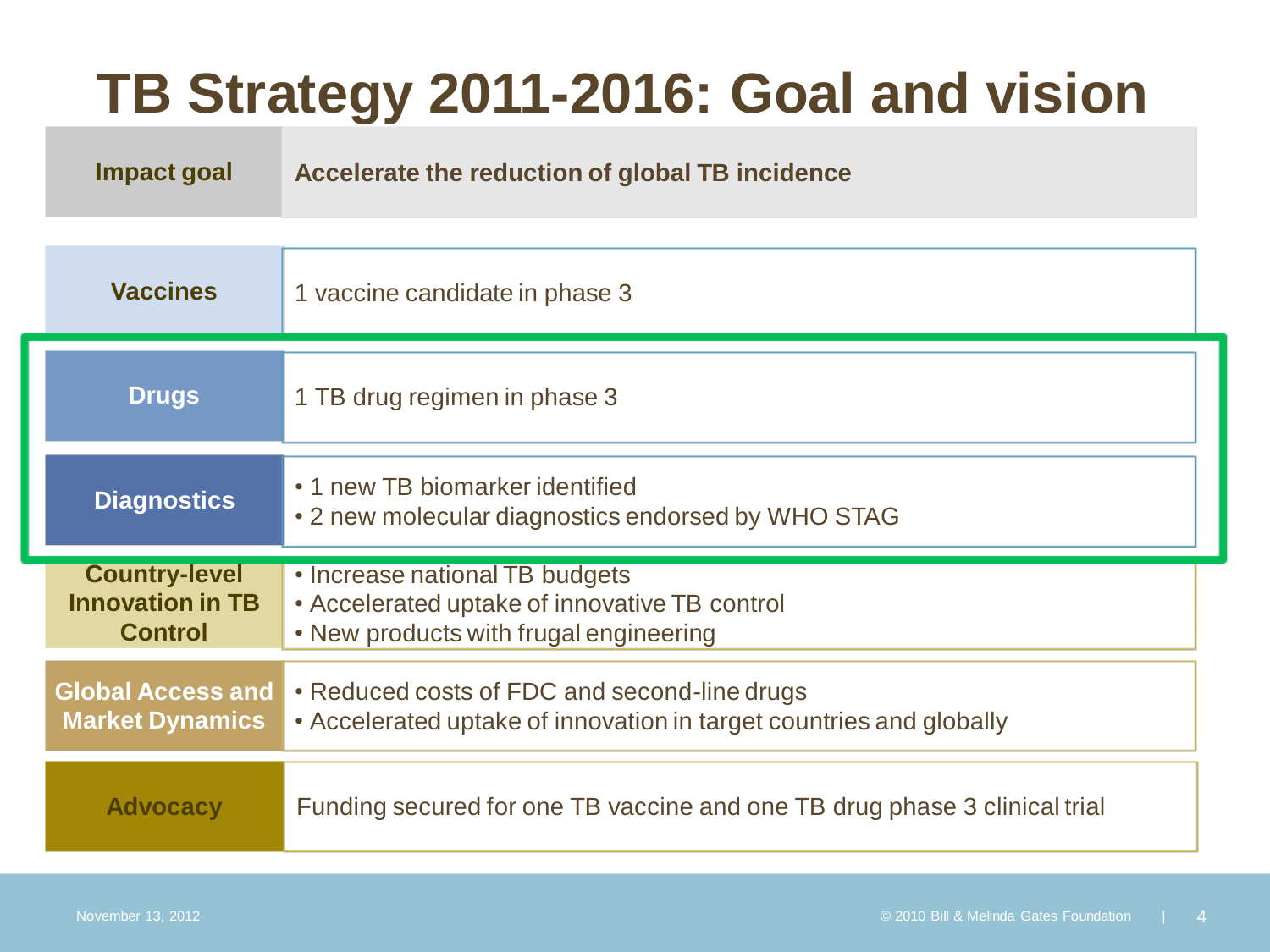**Foundation Strategic Context** 

**- Next Generation TB Diagnostics Program** 

**TB Diagnostics Forum**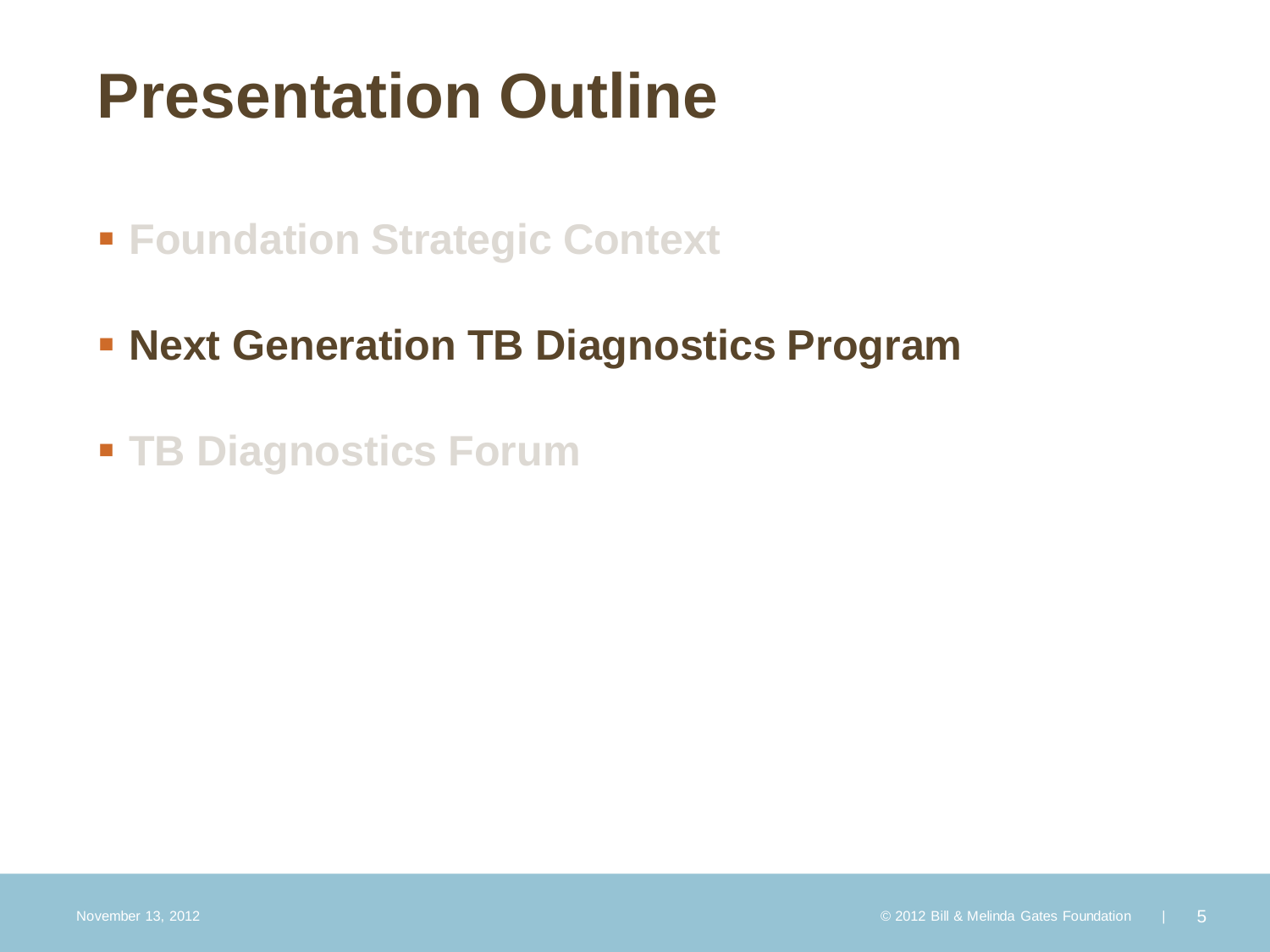#### **Significant Progress To Date in TB Diagnostics; Challenges Remain**



Abbreviations: DST Drug susceptibility test; NAAT Nucleic acid amplification test; LTBI Latent TB infection; Ag Antigen; Ab Antibody; MODS Microscopic observation drugsusceptibility; NRA Nitrate reductase assay; CRI Colorimetric redox indicator assay; LED Light-emitting diode; LPA Line probe assay; VOC Volatile organic compound.

Access after 5 years (%)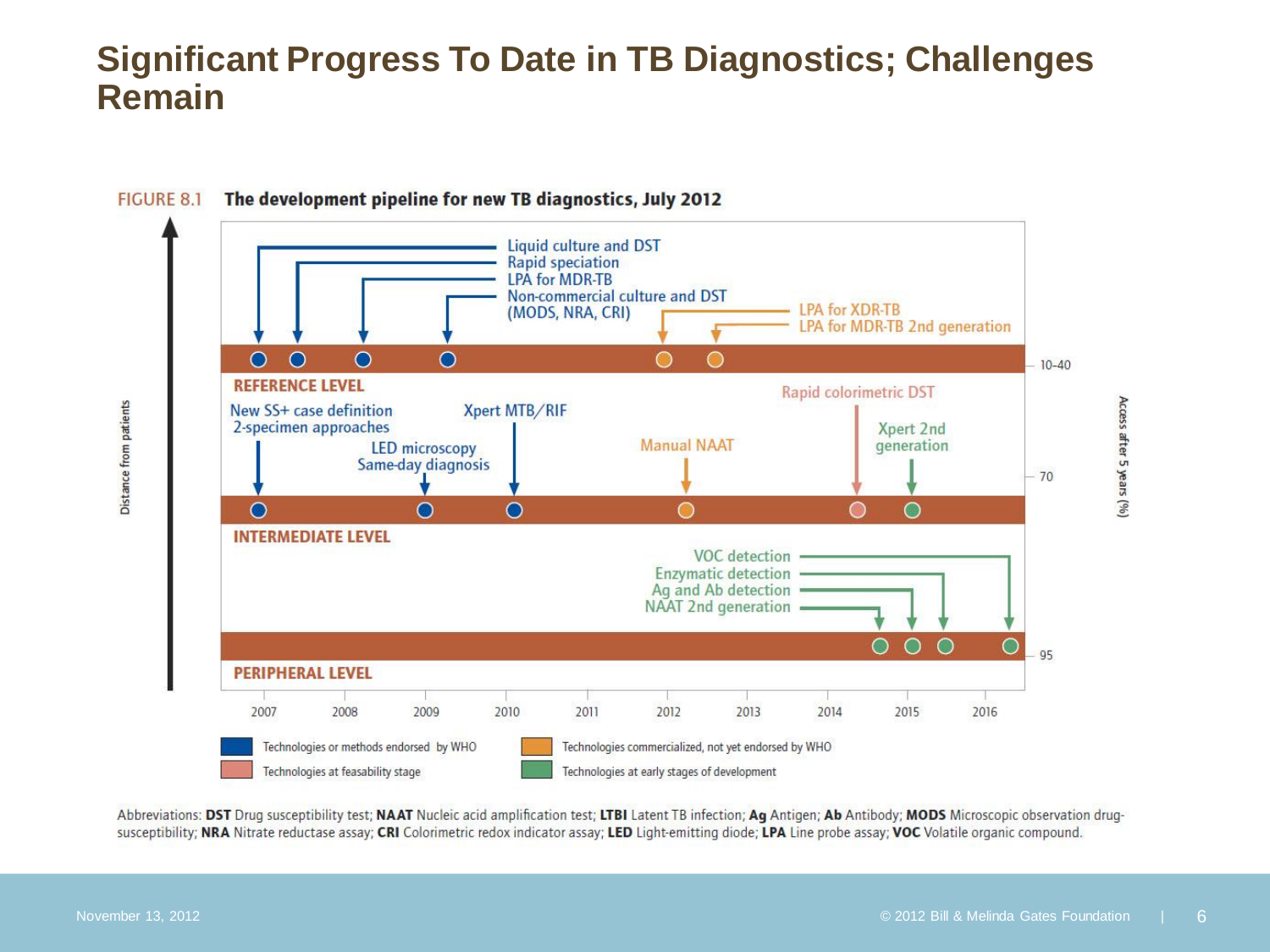#### Molecular diagnostics improve upon current tools, providing a bridge to true point-of-care Dx

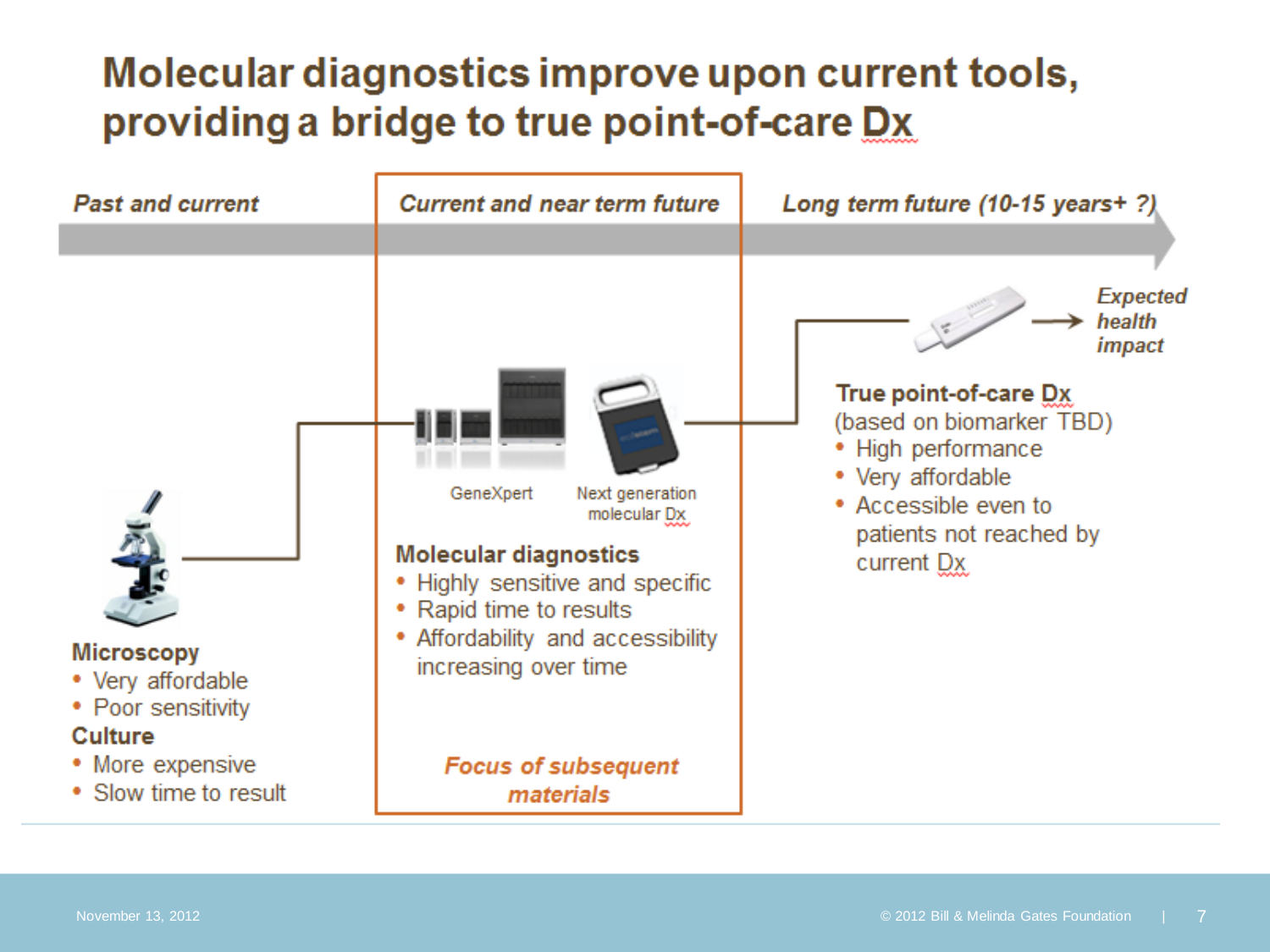#### **Fast-follower NAATs are rapidly entering the market**



#### Loopamp® by Eiken, Japan



GeneDrive® by Epistem, UK NATeasy® by Ustar, China



#### TrueLab® by Molbio, India

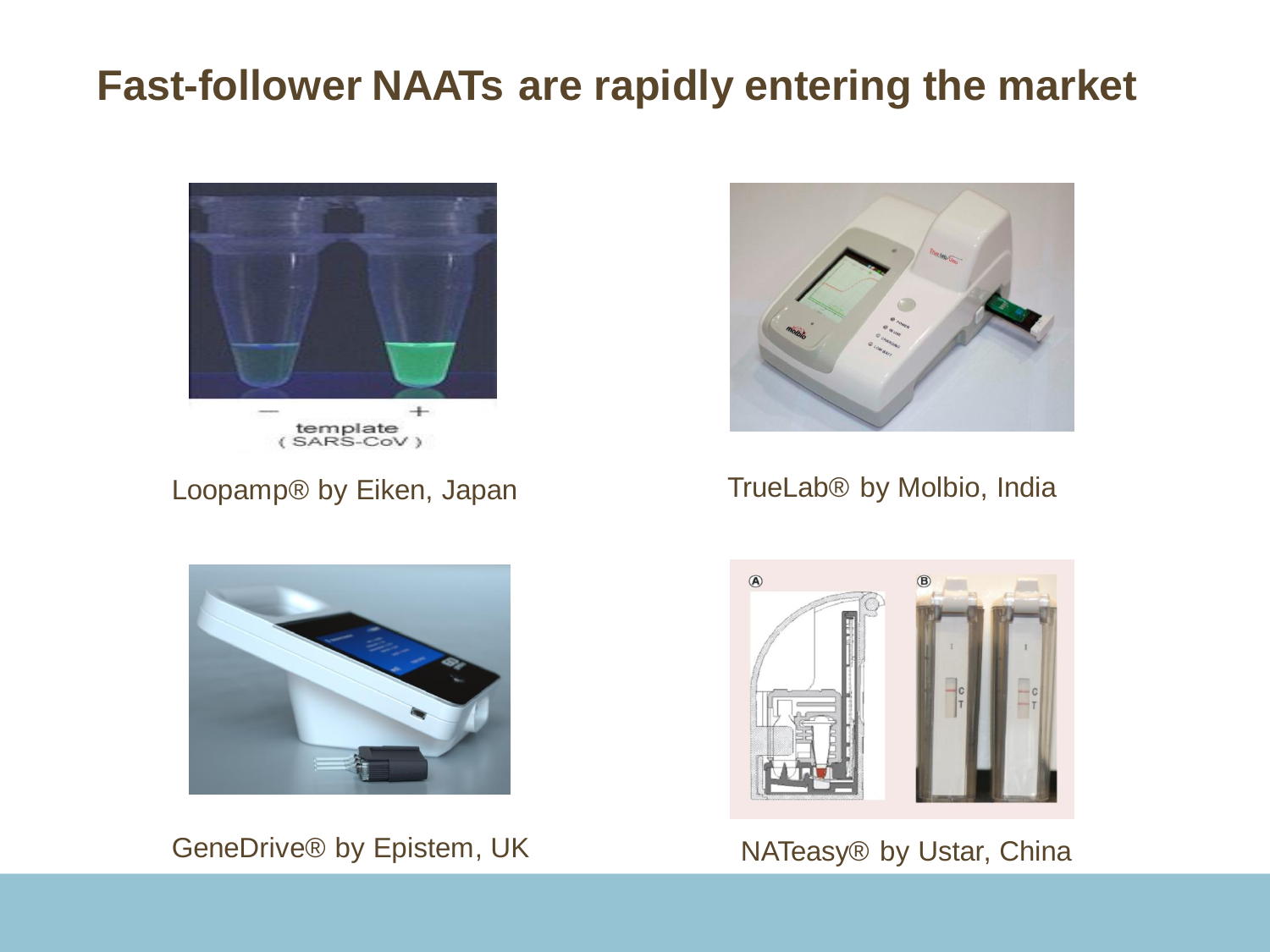#### Potential visions for next generation of molecular Dx...

Key trade-off between affordability and access



\*\*e.g., Battery powered, heat stable, substantially lower cost instrument, etc.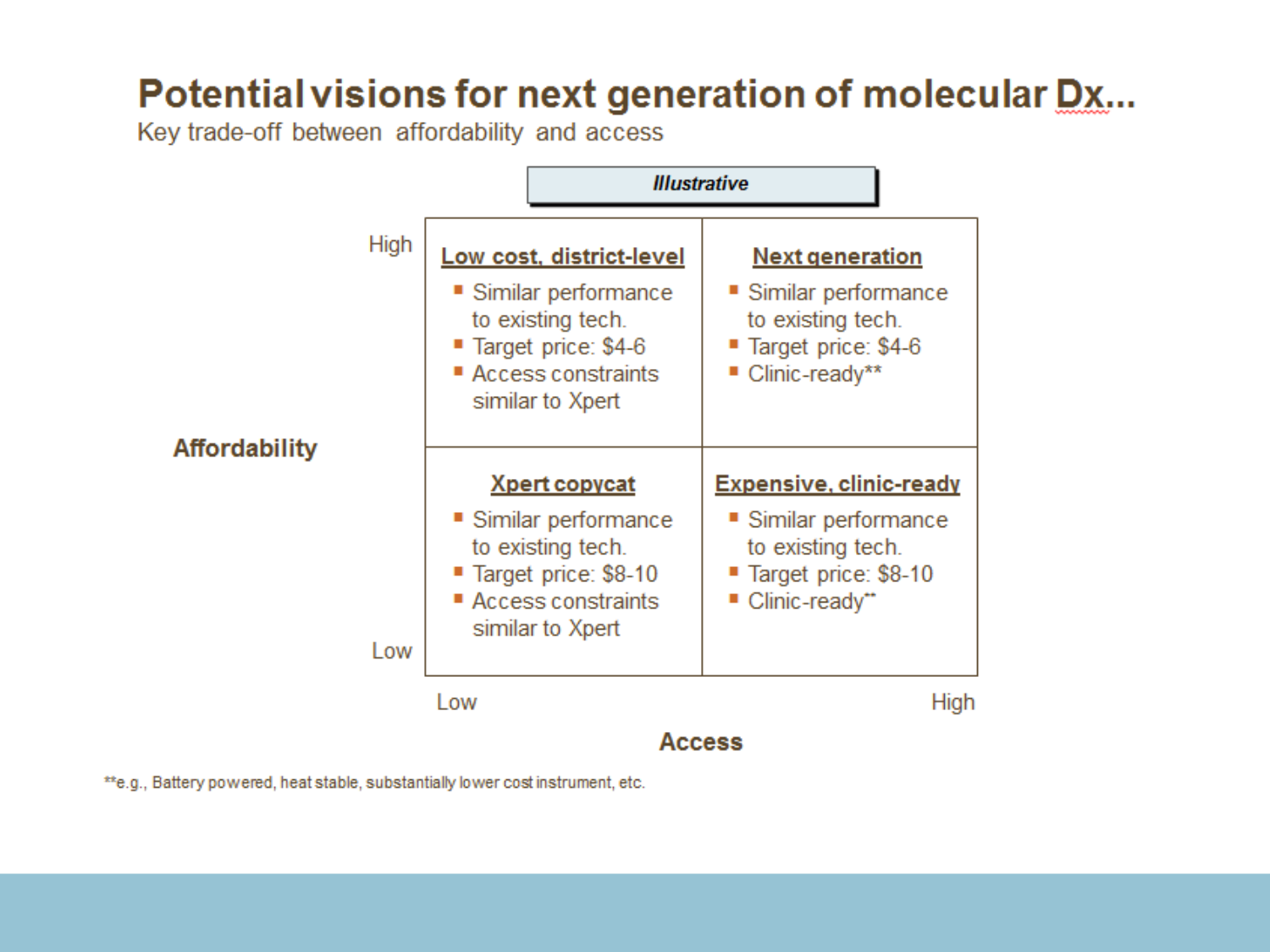### **Simple and Affordable Molecular Testing for Tuberculosis**

**"To support the creation of a validated, lowcost, nucleic-acid assay for clinical TB detection on platforms capable of operation in rudimentary laboratories in low-resource settings. It is our intention for these assays to be to created and validated for use within 24-36 months"**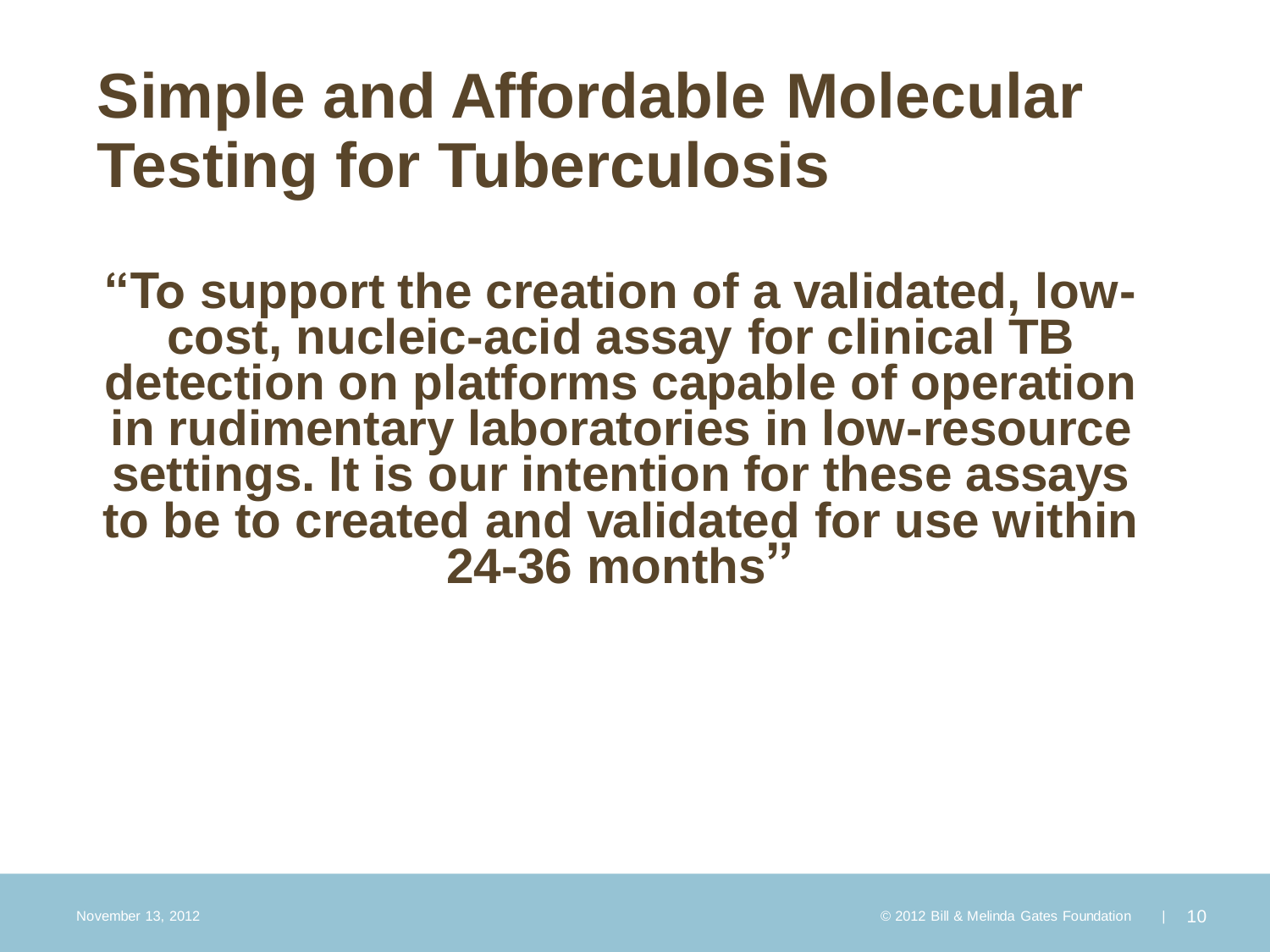#### **Target Product Profile – Key Characteristics**

| <b>Characteristic</b>      | <b>Optimal</b>                                                                                                                         | <b>Minimal</b>                                                                                                      |
|----------------------------|----------------------------------------------------------------------------------------------------------------------------------------|---------------------------------------------------------------------------------------------------------------------|
| <b>Cost of consumables</b> | $<$ \$4                                                                                                                                | $<$ \$8                                                                                                             |
| Cost of instrument         | $<$ \$5,000                                                                                                                            | $<$ \$10,000                                                                                                        |
| Time to market             | $< 24$ mos                                                                                                                             | $<$ 36 mos                                                                                                          |
| <b>Specificity</b>         | $>99\%$                                                                                                                                | >97%                                                                                                                |
| <b>Sensitivity</b>         | > 98% smear-positive and 80%<br>smear-negative patients                                                                                | 95% of smear-positive and 65%<br>smear-negative patients                                                            |
| Sample Prep & processing   | Integrated                                                                                                                             | Minimal, $<$ 5 steps                                                                                                |
| Time to result             | $<$ 1 hour                                                                                                                             | < 2 hours                                                                                                           |
| Sample type                | Sputum                                                                                                                                 | Sputum                                                                                                              |
| Drug resistance screening  | Detection of Rif, FQ, and INH<br>resistance testing via a<br>separate cartridge with<br>additional consumable cost<br>(Reflex Testing) | Rifampin drug resistance<br>testing via a separate cartridge<br>with additional consumable<br>cost (Reflex Testing) |
| <b>Training</b>            | $\leq$ .5 day                                                                                                                          | $<$ 1 day                                                                                                           |

**Full TPP Available:** <http://tbevidence.org/wp-content/uploads/2012/09/TPP-for-Simple-and-Affordable-Molecular-Testing-for-TB.pdf>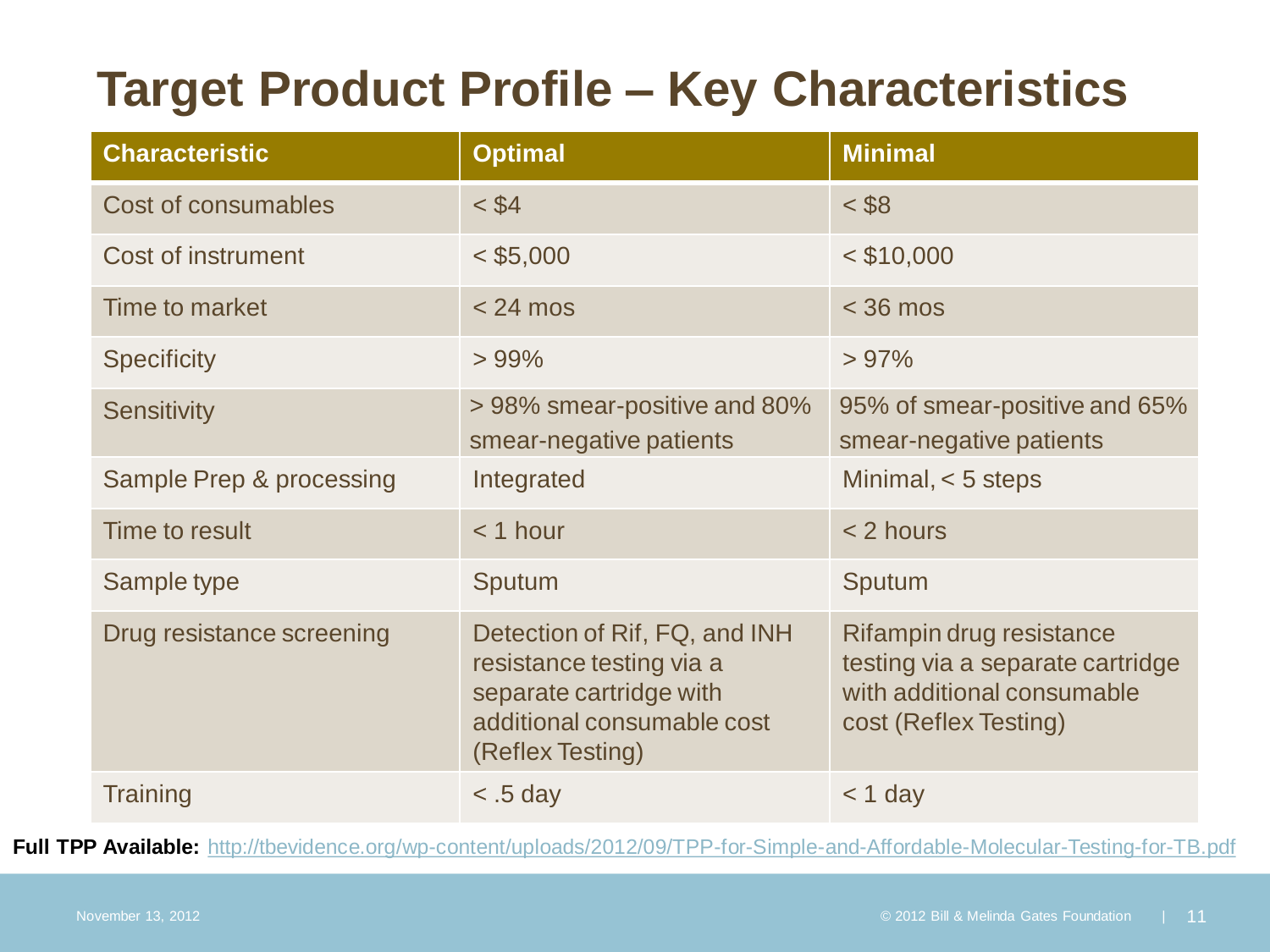**Foundation Strategic Context** 

- **Next Generation TB Diagnostics Program**
- **TB Diagnostics Forum**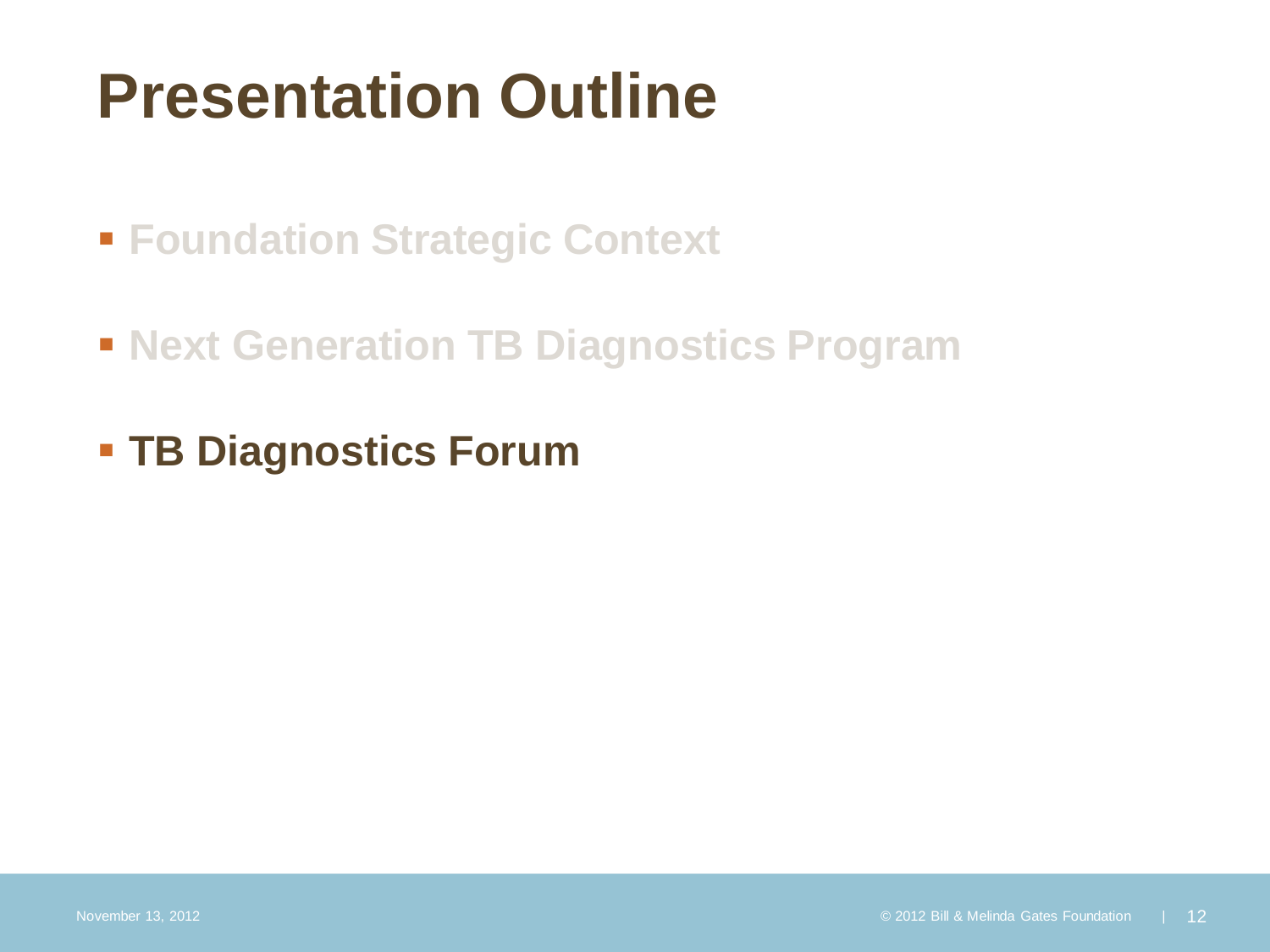# **Problem Statement**

- **Progress is accelerating on drug regimens (REMox, PaMZ)**
- **Desire to save new drugs from resistance**
- **Historic underinvestment in TB R&D has led to significant unknowns, specifically related to DST for key regimen components**
- **Lack of coordination between researchers, drug developers, and the public health community that will be needed to achieve a common goal**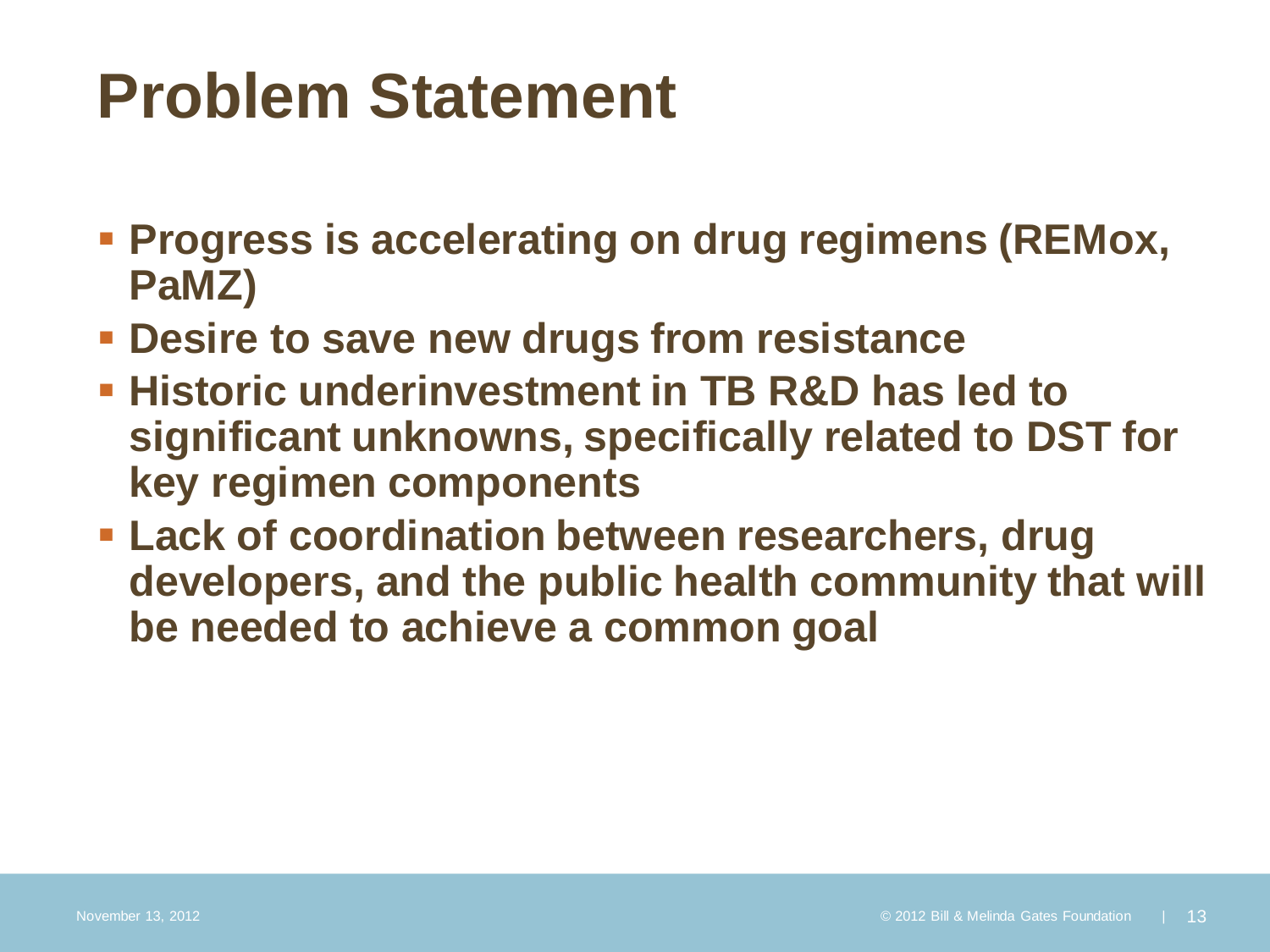# **Background and Purpose**

- **TB Diagnostics Forum established in 2012 in collaboration with NIH**
- **Overall purpose is to facilitate:**
	- **Communication and discussion of research priorities, research gap areas, and new relevant data**
	- **Coordination of research and research funding**
	- **Collaboration on select projects**
- **The Diagnostics Forum has identified rapid drug susceptibility testing as an initial topic of focus.**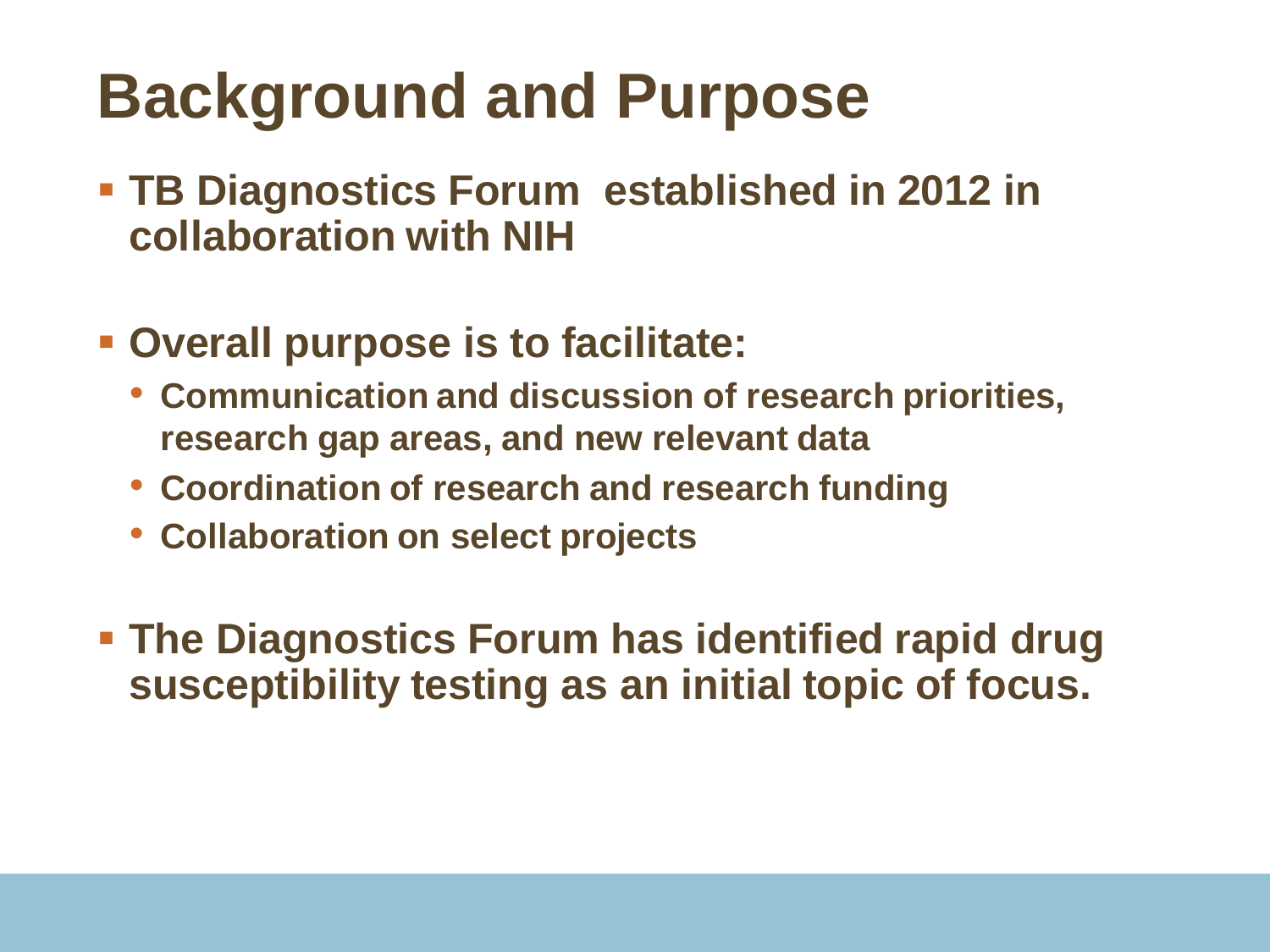# **Proposed Structure**

#### TB Diagnostics Research Forum Coordinating **Committee** NIH, CDC, BMGF, WHO, EDCTP

#### Forum Coordinator

Enabling Science **Workgroup** Chair: David Sherman (Seattle Biomed)

Modeling Workgroup Chair: David Dowdy (JHU)

**Surveillance Workgroup** Chair: Bonnie Plikaytis (CDC) Assay Development **Workgroup** Chair: Mark Perkins (FIND)

Program Management Support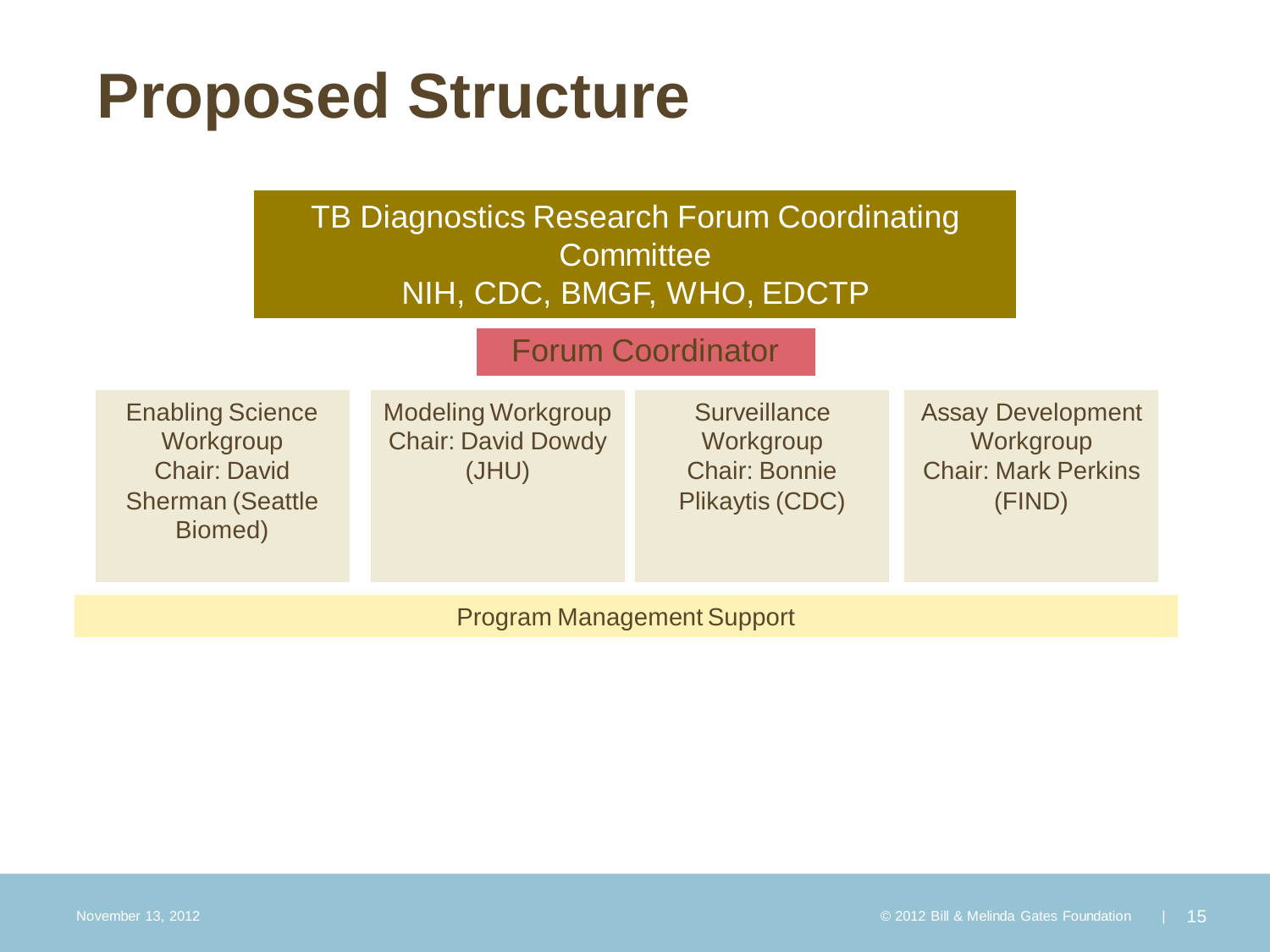### **Coordinated timeline – BMGF Activities**

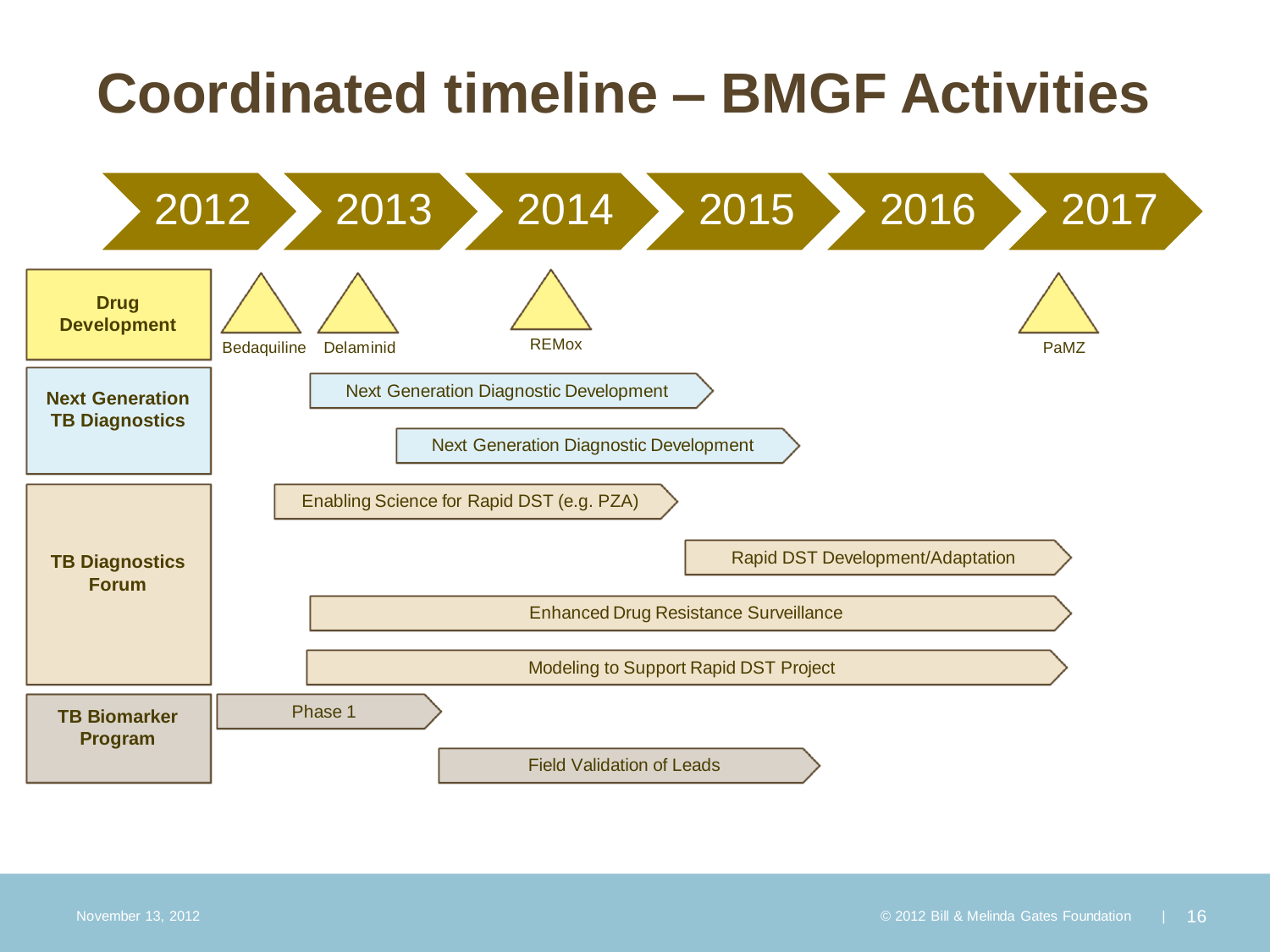## **Grand Challenge: Biomarkers for the Diagnosis of TB**

- **\$7.7M invested in 10 projects, 24 month grants**
- **Program Goal:** support innovative research to facilitate development of a low-cost, simple-touse tool that can quickly and accurately diagnose TB in developing countries
- **Investigators are evaluating both host and pathogen markers in highly characterized clinical samples through partnership with FIND**
- Concurrent development of TPPs for POC diagnostics to inform decisions grandchallenges.org/biomarkers